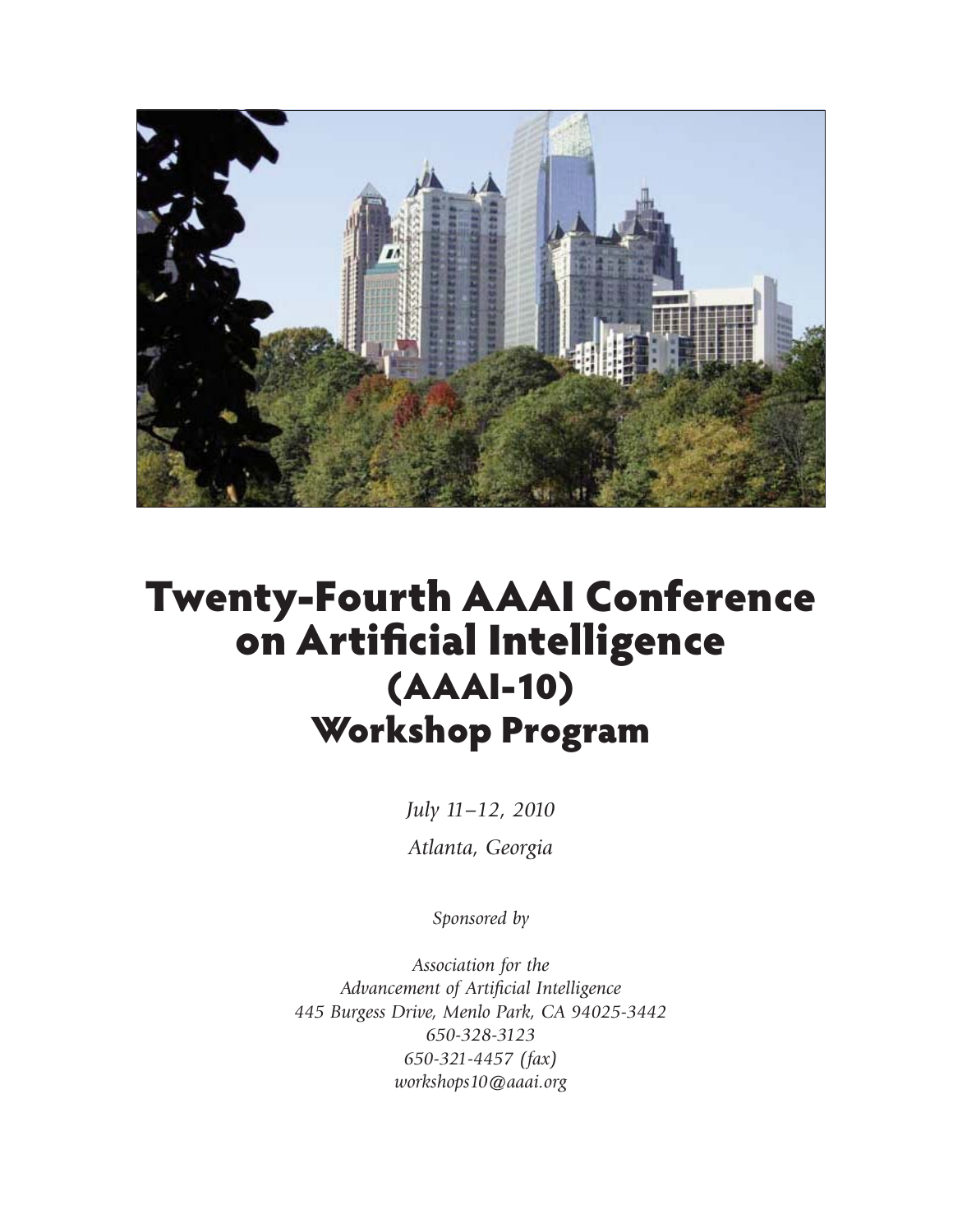# **Deadlines**

- <sup>n</sup> *March 29: Submissions due*
- *April 15: Notification of acceptance*
- *May* 4: *Camera-ready copy due to organizers and AAAI*
- <sup>n</sup> *July 11–12: AAAI-10 Workshop Program*

# **AAAI Formatting Guidelines**

■ *www.aaai.org/Publications/Author/author.php* 

#### *www.aaai.org*

AAAI is pleased to present the AAAI-10 Workshop program. Workshops will be held Sunday and Monday, July 11–12, 2010 at the Westin Peachtree Plaza in Atlanta, Georgia. Exact locations and dates for the workshops will be determined in early spring.

The AAAI-10 workshop program includes 13 workshops covering a wide range of topics in artificial intelligence. Workshops are one day unless noted otherwise in the individual description. Each workshop is limited to approximately 25 to 65 participants, and participation is usually by invitation from the workshop organizers. However, most workshops also allow general registration by other interested individuals.

There is a separate fee for attendance at a workshop, and is discounted for AAAI-10 technical registrants. Registration information will be mailed directly to all invited participants. (For information about AAAI-10, including registration, travel and accommodations, see the AAAI-10 web page). All workshop participants must preregister, and must indicate which workshop(s) they will be attending. Workshop reports are included in the workshop registration fee, and will be distributed onsite during the workshop. In most cases, reports will also be available after the conference as part of the AAAI Press technical report series.

# **Submission Requirements**

Submission requirements vary for each workshop, but most key deadlines are uniform, unless otherwise noted. Submissions are due to the organizers on March 29, 2010, except where noted. Workshop organizers will notify submitters of acceptance by April 15, 2010. Accepted camera-ready copy is due on May 4, 2010. Please mail your submissions directly to the chair of the individual workshop according to their directions. Do not mail submissions to AAAI. For further information about a workshop, please contact the chair of that workshop.

# **Format**

AAAI two-column format is often required for workshop submissions, and is always required for all final accepted submissions. Links to styles, macros, and guidelines for this format are located in the publications area of the AAAI website

# **AAAI Workshop Chairs**

Michael Beetz Department of Informatics Technische Universität München beetz@cs.tum.edu

Giuseppe De Giacomo Dipartimento di Informatica e Sistemistica Sapienza Universita' di Roma, Italy degiacomo@dis.uniroma1.it

# **Contents**

- ¶ W1: AI and Fun
- ¶ W2: Bridging the Gap between Task and Motion Planning
- ¶ W3: Collaboratively-Built Knowledge Sources and Artificial Intelligence
- ¶ W4: Goal-Directed Autonomy
- ¶ W5: Intelligent Security
- ¶ W6: Interactive Decision Theory and Game Theory
- ¶ W7: Metacognition for Robust Social Systems
- ¶ W8: Model Checking and Artificial Intelligence
- ¶ W9: Neural-Symbolic Learning and Reasoning
- ¶ W10: PAIR: Plan, Activity, and Intent Recognition 2010
- ¶ W11: StarAI Statistical Relational AI
- ¶ W12: Visual Representations and Reasoning
- ¶ W13: Workshop on Abstraction, Reformulation, and Approximation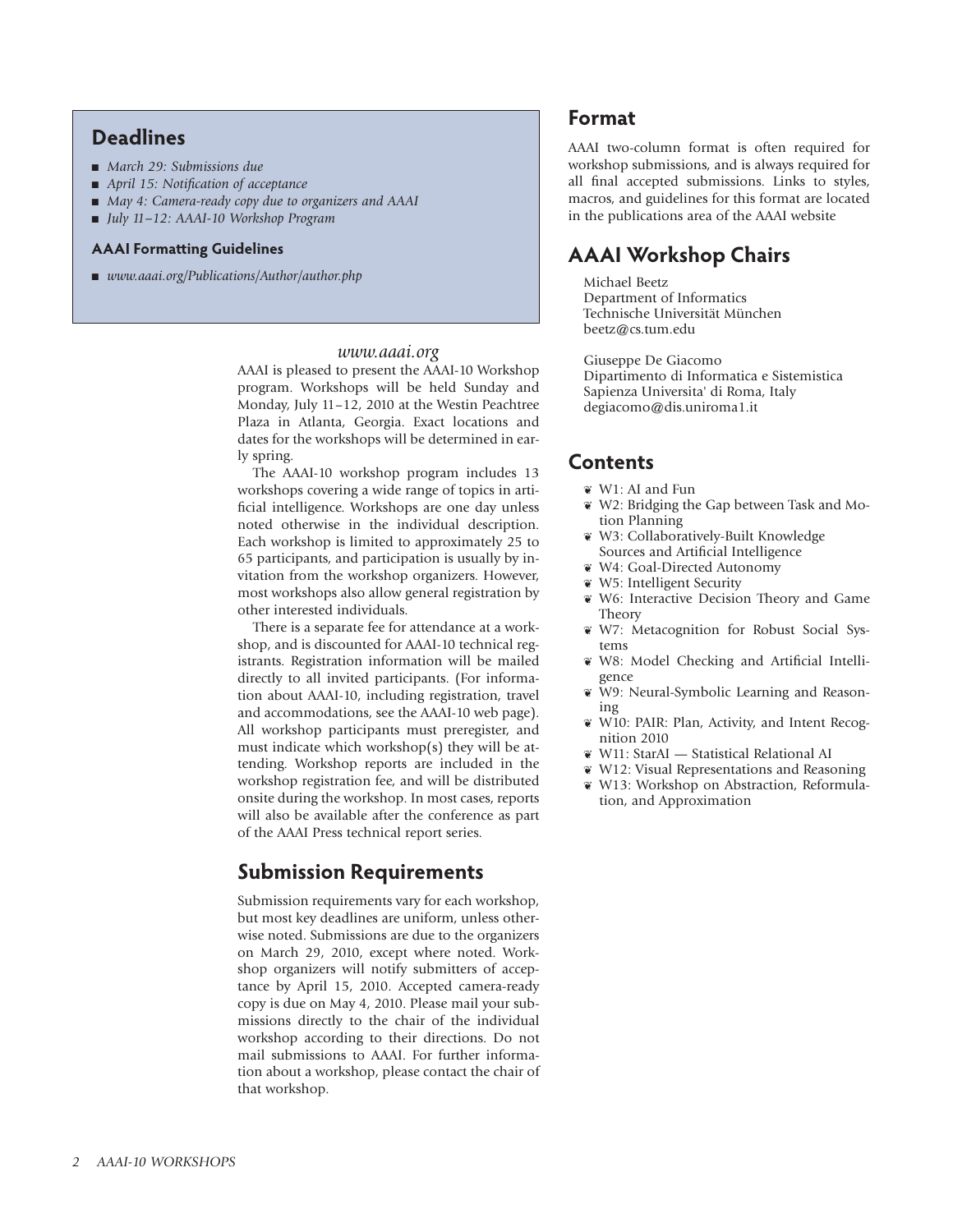Interactive entertainment (aka computer games) has become a dominant force in the entertainment sector of the global economy. The question that needs to be explored in depth: what is the role of artificial intelligence in the entertainment sector? If we accept the premise that artificial intelligence has a role in facilitating the entertainment and engagement of humans, then we are left with new questions:

- ¶ What are the research challenges and future directions that should drive the community as a whole?
- ¶ What are the long-term societal impacts of game AI and entertainment research?
- ¶ What should the long-term goals of AI related to entertainment be?
- ¶ How do we measure and/or model engagement, drama, aesthetics or "fun?"
- ¶ What are the ways in which an intelligent system can effect change in the human user with respect to engagement and "fun?"
- ¶ What are the applications and what are the promising theoretical and applied techniques?
- ¶ How will the ways in which we use computers or develop computer games change if we achieve our goals?
- ¶ To what extent must an intelligent system be creative?
- ¶ What is the role of AI for the designer and for end-user generated content?
- What are the linkages between entertainment and education and how can AI support them?

The workshop aims to bring together a wide spectrum of researchers working on and thinking about the role of AI in creating engaging, entertaining, "fun" experiences. Additionally, the workshop will provide for discussions between participants on significant challenges of the emerging field. The workshop format will consist of presentations of position papers and technical research contribution, discussion sessions, and invited talks. A technology demonstration session will provide a venue to show off existing and emerging AI for fun systems.

# **Submissions**

We invite submission of position papers exploring (4–8 pages) the topics and issues surrounding the role, challenges, and opportunities of AI in creating fun, engaging, and entertaining experiences. Position papers will be eligible for long or short presentation. We also invite technical research contributions (4–8 pages) for short presentation and technology demonstrations (2 pages) that report or show recent advances in AI techniques that support fun. See supplementary workshop website for submission instructions.

# **Organizing Committee**

Mark Riedl, chair (riedl@cc.gatech.edu, Georgia Tech), Vadim Bulitko (bulitko@gmail.com, University of Alberta), Charles Isbell (isbell@cc.gatech.edu, Georgia Tech), Ashwin Ram (ashwin@cc. gatech.edu, Georgia Tech)

### **Additional Information**

For additional information, please visit the supplemental workshop site (research.cc.gatech.edu/ aifun).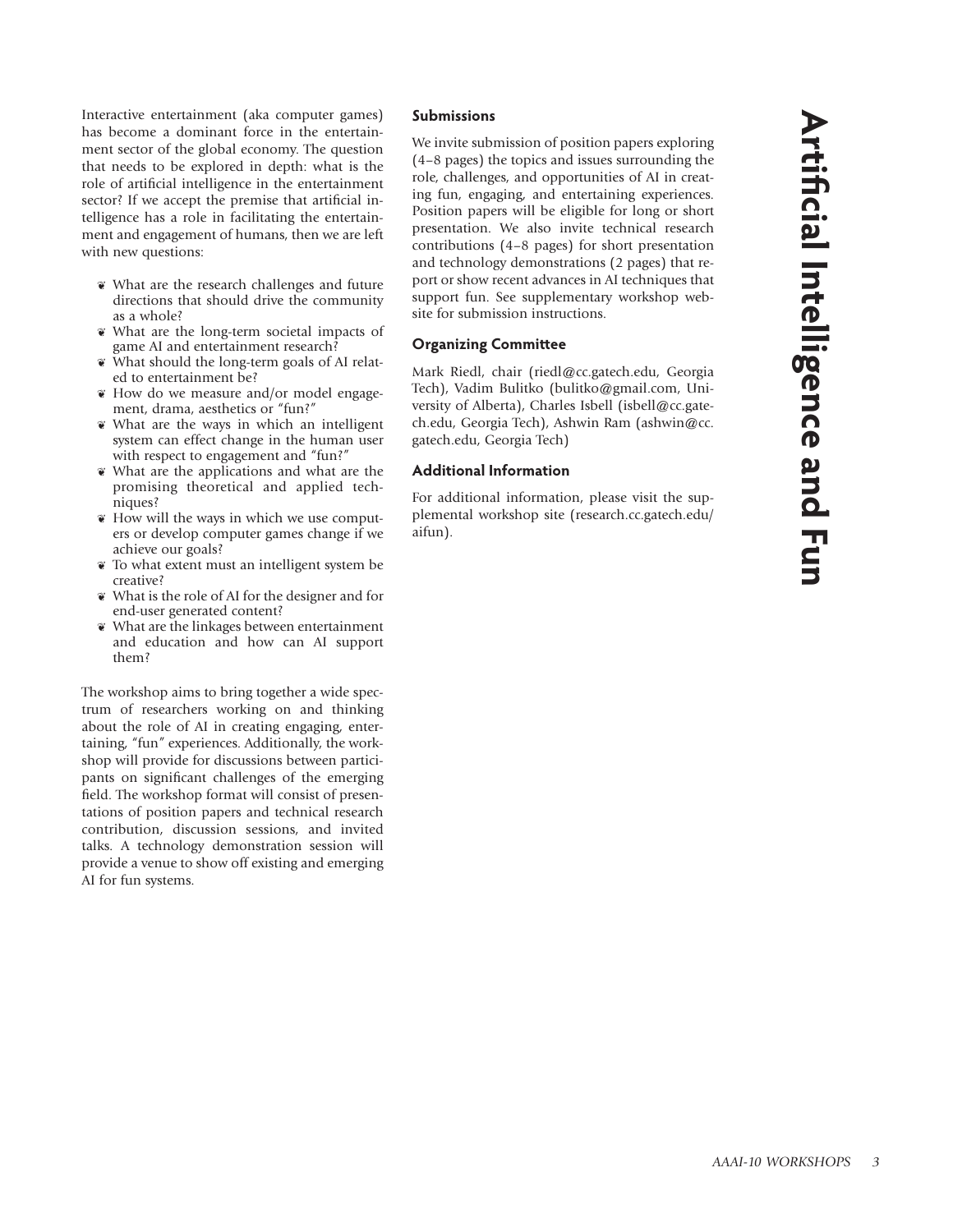It has been a longstanding goal of AI and robotics to build autonomous vehicles that can move around on land, in the sea, and in the air interacting with the physical world to achieve their goals. In recent years, the increasing availability of capable mobile platforms, manipulators, and highprecision sensors, coupled with advances in perception, localization and planning algorithms have brought us much closer to achieving this goal.

Robotic platforms have demonstrated autonomous navigation in large complex spaces for prolonged periods of time while robotic manipulators have demonstrated autonomous manipulation of objects in cluttered spaces. However, effective, task-oriented motion inevitably requires a principled approach to integrating task planning and motion planning that is capable of operating in real-time in dynamic and complex environments. Historically, general but discrete task planning has been considered extensively in the AI community while specialized continuous motion planning has been the focus in robotics.

The goal of this workshop is to investigate principled approaches to bridging the gap between these two levels of planning, to foster the exchange of ideas between the two communities of researchers, and to work towards developing common benchmarks and an infrastructure for evaluating the approaches to this problem.

With this goal in mind, we solicit contributions on the topics that include (but are not limited to) the following:

- ¶ Combining kinematic and dynamic constraints with reasoning about tasks, time, and resources.
- ¶ Integration of discrete and continuous problem representations.
- ¶ Hierarchical/multi-level planning architectures.
- ¶ Incremental techniques for online planning.
- ¶ Techniques for integrating task and manipulation planning.
- ¶ Planning for compliant motion and motion primitives.
- ¶ Planning for cooperative manipulation with multiple effectors.
- ¶ Whole body control.
- ¶ Interfaces between motion and task planners
- ¶ Discussion of good benchmark problems and an infrastructure for evaluating approaches.

#### **Submissions**

The submissions may be up to eight pages in length, and should follow AAAI formatting guidelines. We also welcome shorter (as short as twopage) submissions such as position papers and papers discussing/proposing common benchmarks and an infrastructure for evaluating the approaches to solving the problems that combine task and motion planning. In particular, we encourage relevant submissions from the AAAI challenge track.

### **Organizing Committee**

Maxim Likhachev (University of Pennsylvania), Bhaskara Marthi (Willow Garage), Conor Mc-Gann (Willow Garage), David Smith (NASA)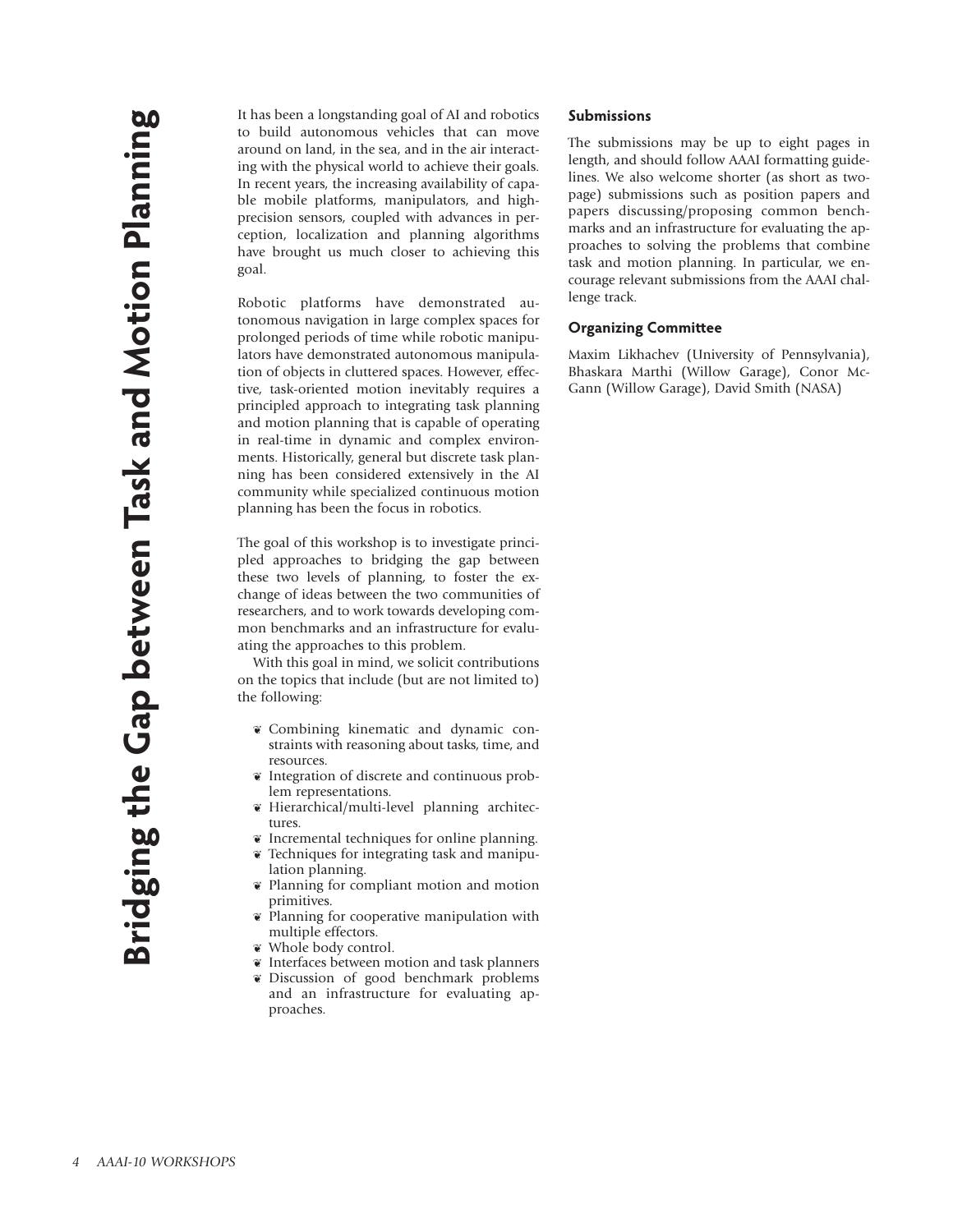In recent years, collaborative endeavors facilitated by the Internet seem to have the answer for the knowledge acquisition bottleneck. More and more resources and collaborative endeavors have started to be incorporated and exploited as knowledge repositories for various tasks. Wikipedia with its many facets and knowledge bearing structuring, the Tags associated with images in Flickr, and question-answer collections in Yahoo! Answers are a few examples of such information sources. Amazon"s Mechanical Turk gives researchers access to "human computation" power, and is being used more and more as a solution to the difficult problems of large scale evaluations and data annotation, both crucial for the continuous development of the AI and NLP fields.

AI and NLP have the potential to both exploit and dig deeper in the mines of collective knowledge, and to help build them, by providing tools for helping generate more, better and consistent content. As with the previous events, we believe work in this area should be encouraged, followed and popularized, to promote the synergy between repositories of user-contributed knowledge and research in artificial intelligence.

The workshop is intended to be highly interdisciplinary. We encourage participation of researchers from different perspectives, including (but not limited to) machine learning, computational linguistics, information retrieval, information extraction, question answering, knowledge representation, human computer interaction and others. We also encourage participation of researchers from other areas who might benefit from the use of large bodies of machine-readable knowledge.

# **Topics**

Topics covered by this workshop include, but are not limited to the following:

- ¶ Using user-contributed knowledge as a source of training data for AI tasks (both supervised and unsupervised)
- $\mathbf{\tilde{v}}$  Automatic methods for improving the quality of user contributions
- ¶ Modeling tasks for human computation
- ¶ Integrating different resources (for example Wikipedia and WN/Cyc/other ontologies)
- ¶ Extracting annotated data from user contributions
- Enriching user contributions with new types of structural information
- ¶ User-contributed knowledge and the Semantic Web/Web 2.0
- $*$  Automatic extraction and use of cross-lingual information
- ¶ Computerized use of satellite Wiki projects such as Wiktionary, Wikibooks or Wikispecies
- ¶ Human computation like Amazon Mechanical Turk to help AI tasks
- Data mining on collaboratively-contributed resources
- Innovative graph algorithms exploiting collaborative resources
- Word Sense Disambiguation with Wikipedia, Wiktionary, and so on.

#### **Submissions**

The review process is not double-blinded. Submissions should be regular full papers (up to 6 pages), short papers reporting on late-breaking results (up to 3 pages), and descriptions of system demonstrations (up to 1 page). Please refer to the AAAI author instruction page for the templates.

# **Organizing Committee**

Vivi Nastase (EML Research), Roberto Navigli (University of Rome "La Sapienza"), Fei Wu (University of Washington)

# **Additional Information**

For additional information, please visit the supplemental workshop site (hal.di.uniroma1.it/ WikiAI-10).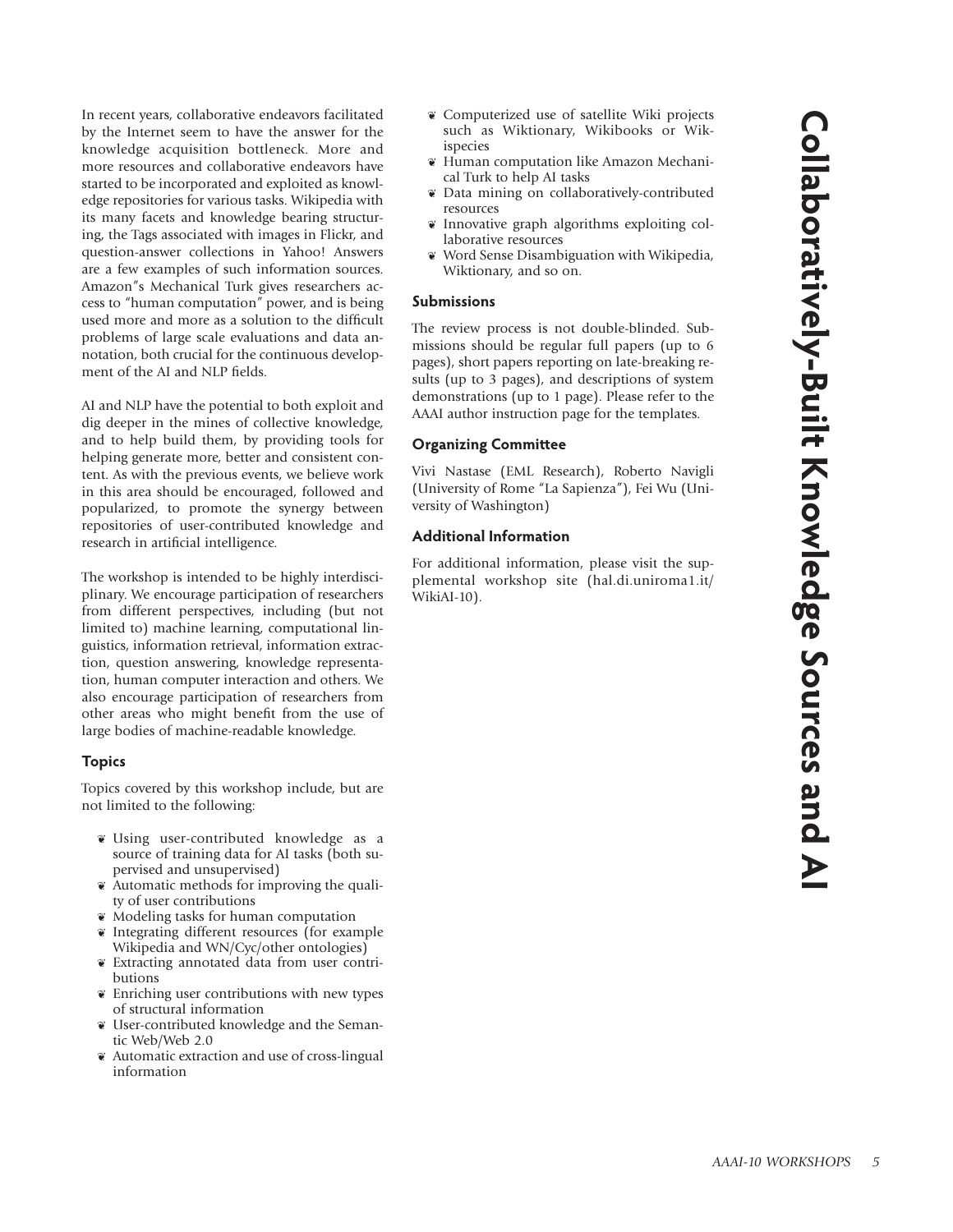How should an agent or group of collaborating agents, designed to exhibit intelligent behavior, respond to unanticipated failures and opportunities during plan execution in a complex (for example, partially observable, stochastic, dynamic, continuous, multiagent) environment? We argue that they should reason about their goals. In particular, they should (1) detect situations that may trigger goal reasoning, (2) explain why the situation demands attention, (3) decide how to respond (for example, via goal(s) formulation), and (4) manage the current set goals, which may involve tasks such as goal interruption, transformation, resumption, and/or deletion. This workshop will assess the benefits and limitations of alternative GDA conceptual models, representations, and reasoning methods, along with their evaluation and (potential) applications.

Agents are typically told what goals to pursue and cannot modify them. Some methods (for example, for contingency planning, dynamic replanning) can respond to execution failures, but usually ignore opportunities and do not reason about the goals themselves. GDA relaxes some common assumptions of classical planning (for example, static environments, fixed goals, no unpredictable exogenous events), and requires attention to new issues (for example, when, how, and what new goals should be formulated?). Many application contexts exist (for example, analysis of social/cultural behaviors, workflow processing, real-time video games, military missions, disaster management).

#### **Topics**

- $\mathbf$  Theoretical models
- ¶ Representation and (meta-)reasoning methods
- $\ddot{\mathbf{v}}$  Roles for machine learning and/or other capabilities
- ¶ GDA enhanced planning models
- ¶ Demonstrations of utility
- ¶ Evaluation/analyses
- ¶ Comparing and contrasting GDA with other approaches
- ¶ Applications (and potential applications)

#### **Format**

This one-day workshop will include a comprehensive introductory presentation, example GDA scenarios, paper presentations, and breakout sessions for groups to identify potential GDA models and applicable methods, and their summary presentations. We will also include a panel on challenges for designing, implementing, and evaluating GDA systems. Additional time will be reserved for demos, Q/A, and discussion of workshop topics/presentations. Interested and curious researchers are most welcome!

## **Attendance**

This workshop is limited to 75 invited attendees. Please notify coorganizer David Aha (david.aha@ nrl.navy.mil) if you wish to attend.

# **Submission Requirements**

Please e-mail AAAI-styled PDF submissions (max 6 pages), GDA system demos (4), or letters of interest (1-2) to David Aha.

## **Organizing Committee**

David Aha (NRL), Matthew Klenk (NRC/NRL), Hector Munoz-Avila (Lehigh University), Ashwin Ram (Georgia Institute of Technology), Daniel Shapiro (ISLE)

#### **Additional Information**

For additional information, please visit the supplemental workshop site (home.earthlink.net/ ~dwaha/research/meetings/aaai10-gda).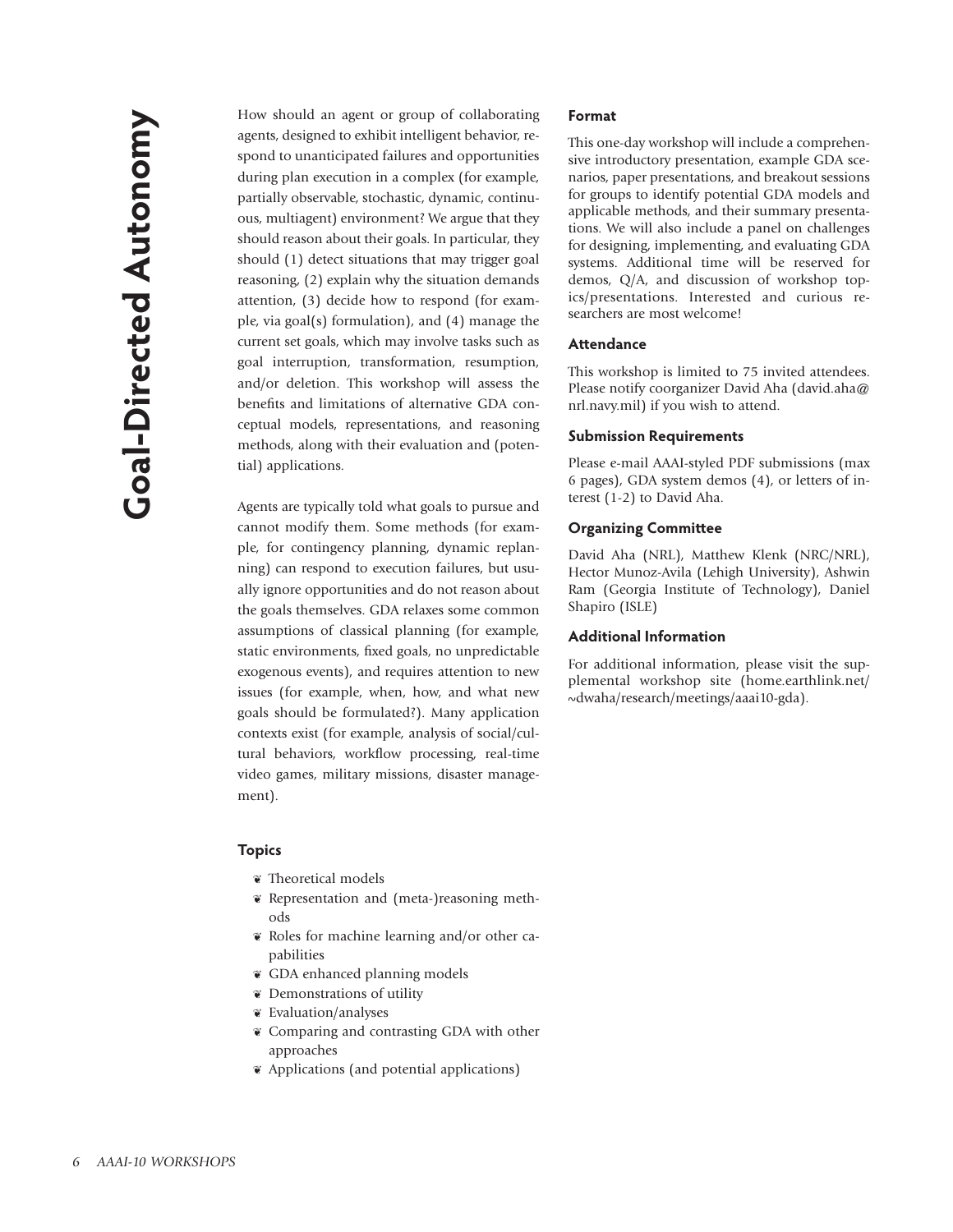Our increasingly networked world continues to provide new opportunities for security breaches that have severe consequences at the personal level (identity theft, and resulting financial losses), for businesses (theft of intellectual property, or business plans, or costly responses to the theft of customer data), and for governments. Computing and the Internet have become crucial parts of the infrastructure of almost every significant commercial or governmental enterprise. Turning off the computers or disconnecting from the network has become tantamount to turning off the power.

The use of techniques drawn from AI is increasingly relevant as the scale of the problem increases, in terms of the size and complexity of the networks being protected, the variety of applications and services provided using that infrastructure, and the sophistication of the attacks being made. With this workshop, we hope to encourage dialogue and collaboration between the AI and Security communities. Further, we hope that this will foster a continuing interaction. Previous workshops in this area include the ICAPS-09 workshop on Intelligent Security, as well as two workshops held in conjunction with the ACM Conference on Computer and Communications Security (CCS), in 2008 and 2009.

# **Topics**

Topics of interest for this workshop include, but are not limited to, the following:

- ¶ Knowledge representation and engineering for cyber security
- ¶ Secure web services
- ¶ Development of trusted software
- ¶ Data mining and forensics
- ¶ Automated vulnerability analysis
- ¶ Automated exploit and attack generation
- ¶ Automated alerting and response
- ¶ Diagnosis and plan recognition
- ¶ Automating security analyses and audits
- ¶ Artificial immune systems
- ¶ Privacy and confidentiality
- ¶ Intelligent user interfaces for security applications
- ¶ Security and organizational structure

# **Format**

The emphasis for this one-day workshop will be on discussion and interaction among the workshop participants, grounded in and motivated by a limited number of presentations drawn from full paper submissions, as well as an invited speaker.

#### **Submissions**

We will accept either full papers for presentation, formatted in AAAI style, or position papers with a maximum length of 2 pages, outlining the author"s background, interests, and suggested topics for or contributions to the workshop. All submissions should be e-mailed to Mark Boddy, at the email address given below, preferably in PDF or PostScript format.

# **Organizing Committee**

Mark Boddy (cochair) Adventium Labs 111 Third Avenue South, Suite 100 Minneapolis, MN 55401, USA Phone: 651-442-4109 e-mail: mark.boddy@adventiumlabs.org

Stefan Edelkamp (cochair) Technologie-Zentrum Informatik Am Fallturm 1, Raum 2.62 28357 Universität Bremen, Germany Phone: +49-421-218-4676 e-mail: edelkamp@tzi.de

Robert P. Goldman (cochair) Smart Information Flow Technologies LLC d/b/a SIFT, LLC 211 N. First St., Suite 300 Minneapolis, MN 55401, USA Phone: 612-384-3454 e-mail: rpgoldman@sift.info

## **Additional Information**

For additional information, please visit the supplemental workshop site (www.tzi.de/~edelkamp /secart).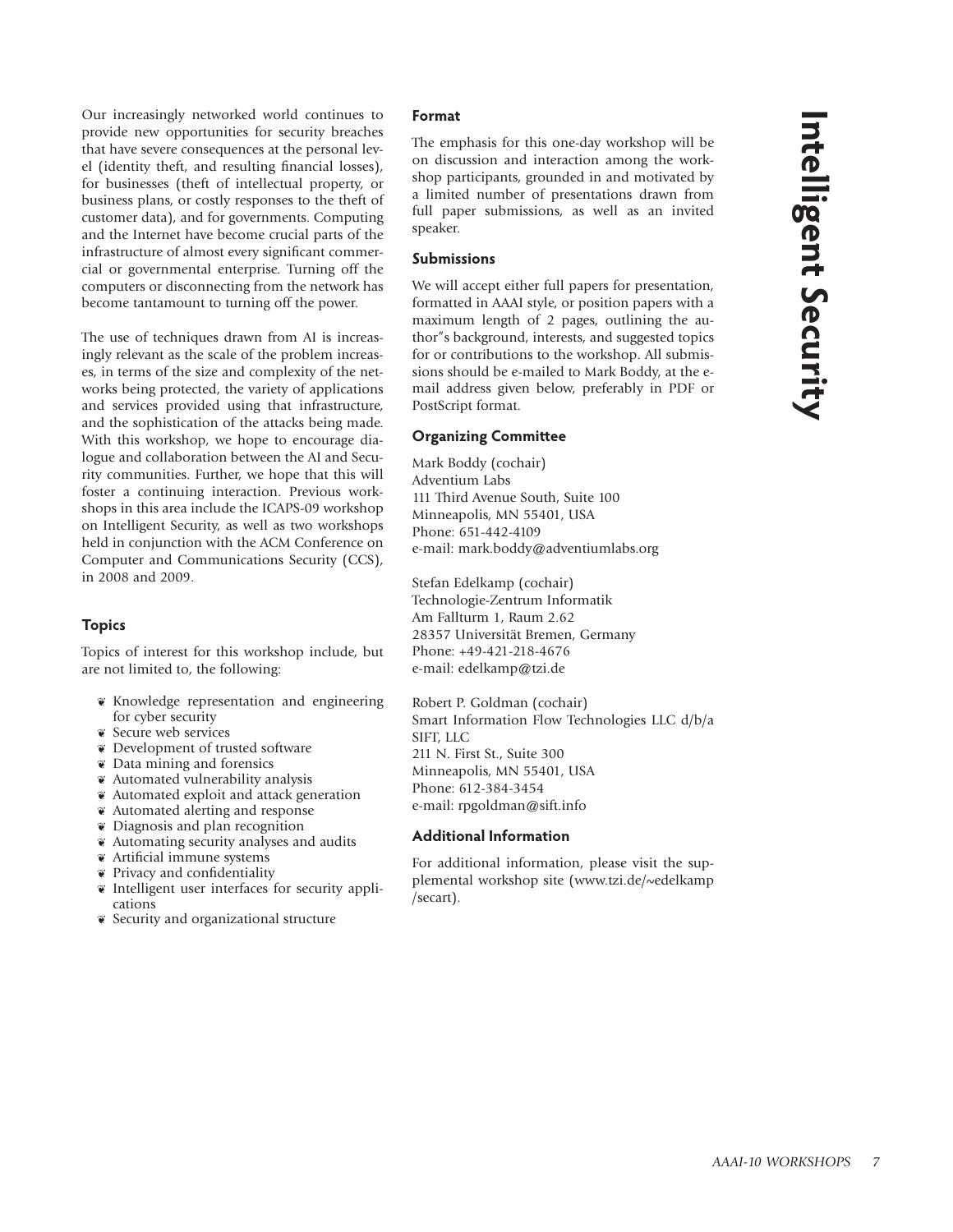Decision and game theories are powerful tools with which to design autonomous agents, and to understand interactions in systems composed of many such agents. Decision theory provides a general paradigm for designing agents that can operate in uncertain environments. Decision-theoretic models use mathematical formalism to define the properties of the agent"s environment, the agent"s sensory capabilities, the ways the agent"s actions change the state of the environment, and the agent"s goals and preferences.

Game theory adds to the decision-theoretic framework the idea of multiple agents interacting within a common environment. It provides ways to specify how agents can change the environment and how the resulting changes impact their individual preferences. Building on the assumption that agents are rational and self-interested, game theory uses the notion of Nash equilibrium to design mechanisms for various forms of interaction and communication that result in the overall system behaving in a stable, efficient, and fair manner.

Recent research has sought to merge advances in decision and game theories to build agents that may operate in uncertain environments shared with other agents. This research has investigated the adequacy of Nash equilibrium as a solution concept, focused on epistemological advances in game theory and expressive ways to model agents, and looked into new solution concepts all with the aim of designing autonomous agents that may robustly interact with other, sophisticated agents in both cooperative and noncooperative settings.

#### **Topics**

Topics include theoretical developments in decision theory or game theory applied to interactive settings, theoretical developments in interactive epistemology, representation and revision of interactive beliefs, integrating decision theory and game theory, modeling strategic agent behavior, behavioral game theory and evolutionary game theory, learning in multiagent settings, rational communication among agents, descriptions of multiagent systems employing decision theory or game theory, empirical evaluations of multiagent systems employing decision theory or game theory, nonstandard variants of decision theory, position statements, and descriptions of deployed systems.

#### **Submissions**

Submit papers electronically in postscript or in PDF to piotr@cs.uic.edu, by Monday, March 29, 2010.

#### **Workshop Chair**

Piotr Gmytrasiewicz (University of Illinois at Chicago)

# **Organizing Committee**

Piotr Gmytrasiewicz (primary contact) Computer Science, University of Illinois at Chicago Chicago, IL 60607 Phone: 312 355-1320 E-mail: piotr@cs.uic.edu

Prashant Doshi Computer Science, University of Georgia Athens, GA 30602 Phone: 706-583-0827 Email: pdoshi@cs.uga.edu

Karl Tuyls Knowledge Engineering, Maastricht University The Netherlands Email: k.tuyls\_NOSPAM\_@\_NOSPAM\_maastrichtuniversity.nl

# **Program Committee**

Brahim Chaib-draa (Laval University), Daniel Kudenko (University of York), David Pynadath (ISI), Ed Durfee (University of Michigan), Frank Thujisman (Maastricht University), Kate Larson (University of Waterloo), Maathijs Spaan (Institute Superior Tecnico, Lisbon), Marius Silaghi (Florida Institute of Technology), Peter McBurney (University of Liverpool), Praveen Parchuri (Carnegie Mellon University), Sandip Sen (University of Tulsa), Simon Parsons (Brooklyn College), Yaa'kov "Kobi" Gal (Ben Gurion University), Yifeng Zeng (Aalborg University), Ekhlas Sonu, (publications chair and webmaster) (University of Georgia).

### **Additional Information**

For additional information, please visit the supplemental workshop site (www.cs.uga.edu/ ~sonu/IDTGT/organization.html).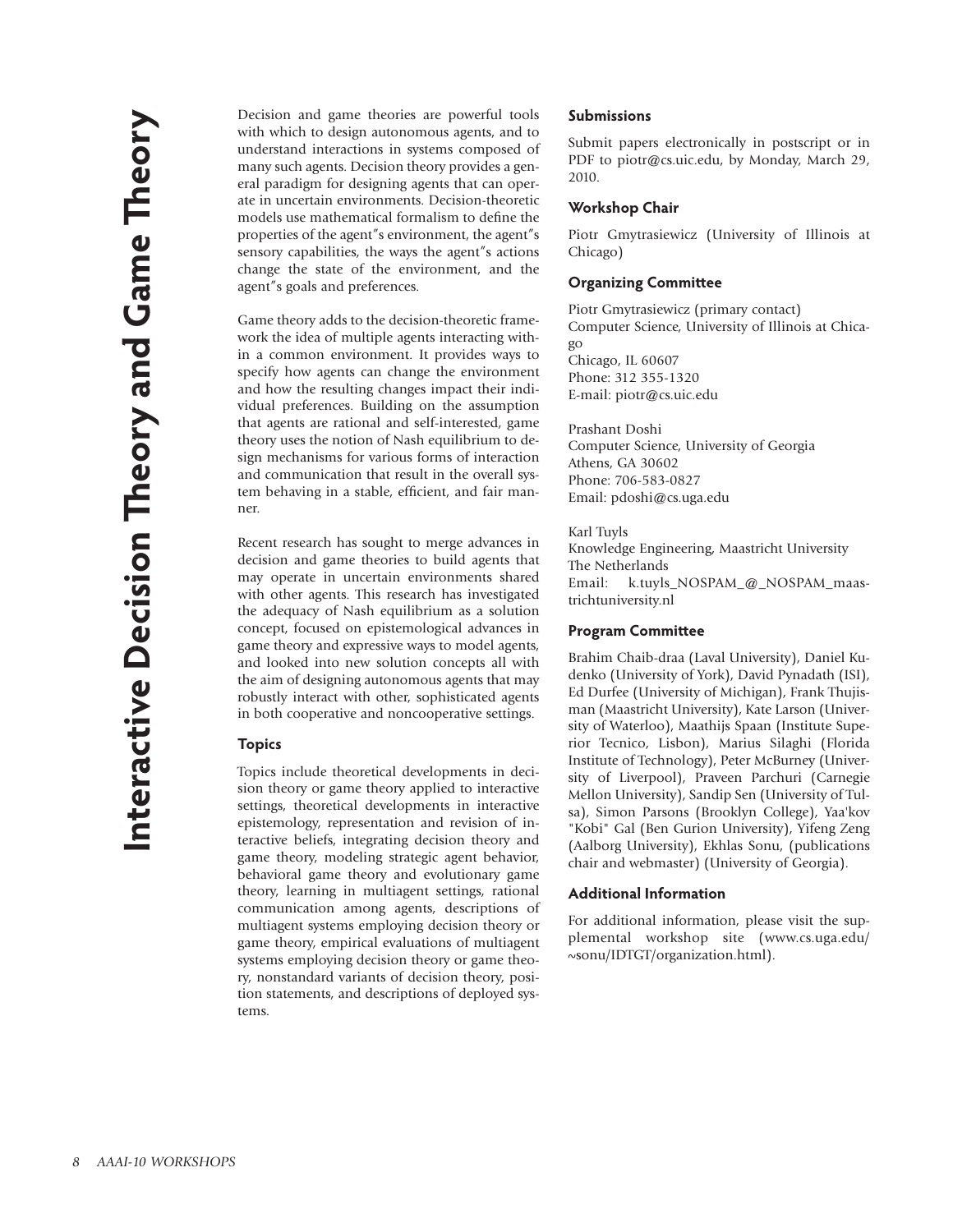**Metacognition for Robust Social Systems** Metacognition for Robust Social Systems

The focus of this workshop is on the design considerations, issues and challenges in using metacognition to improve the robustness of social systems that include purely artificial entities or both humans and software agents. Metacognition is the process of thinking about thinking itself. It is composed of both metalevel control of cognitive activities and the introspective monitoring of such activities to evaluate and to explain them.

The significance of this workshop is to continue to bring together researchers from different areas such as multiagent systems, planning/scheduling, case-based reasoning and cognitive science. It will foster discussions about ongoing research in metacognition, identify best practices and establish directions for future research and collaborations.

# **Topics**

Specific topics of interest include the following:

- ¶ Bounded rationality in social systems
- ¶ Centralized versus distributed metalevel control
- ¶ Computational models of self and consciousness
- Conflict resolution in social systems
- ¶ Emotional models for social systems
- ¶ Evaluation of metareasoning systems
- ¶ Human metacognition and metamemory
- ¶ Integration of metalevel control and monitoring
- ¶ Learning agents and metareasoning
- ¶ Logical introspection and reflective logic programming
- ¶ Metacognitive architectures for social systems
- ¶ Metaexplanation and self-explanation
- ¶ Metalevel control in social systems
- ¶ Metalevel monitoring in social systems
- ¶ Multiagent coordinated metareasoning
- ¶ Representing metacognitive social laws
- ¶ Role of state abstraction in metareasoning
- ¶ Self-adaptive systems and autonomic computing
- ¶ Theoretical models of metareasoning

#### **Format**

This two-day workshop will include a number of short paper presentations, thematically organized discussion sessions, a breakout problem-solving session with discussion, and two speakers. We will also include panel discussions after each group of paper presentations so that the audience can ask follow up questions that compare and contrast the related positions.

#### **Submissions**

The submissions should not exceed 8 pages in the AAAI style, either in PostScript or PDF format. Submissions must be e-mailed to both chairs (anraja@uncc.edu and darsana@cs.umd.edu) by the deadline period. Short position statements are also accepted.

# **Organizing Committee**

Anita Raja, cochair (University of North Carolina at Charlotte) and Darsana Josyula, cochair (Bowie State University)

# **Program Committee**

Michael L. Anderson (Franklin and Marshall College), Guido Boella (University of Torino), Michael Cox (DARPA), Ashok Goel (Georgia Tech), Sarit Kraus (Bar-Ilan University), Bob Laddaga (BBN), Victor Lesser (University of Massachusetts), Tim Oates (University of Maryland, Baltimore County), Don Perlis (University of Maryland, College Park), Matthew Schmill (University of Maryland, Baltimore County), Shlomo Zilberstein (University of Massachusetts)

#### **Additional Information**

For additional information, please visit the supplemental workshop site (www.cs.umd.edu/ ~darsana/AAAI10MRSS).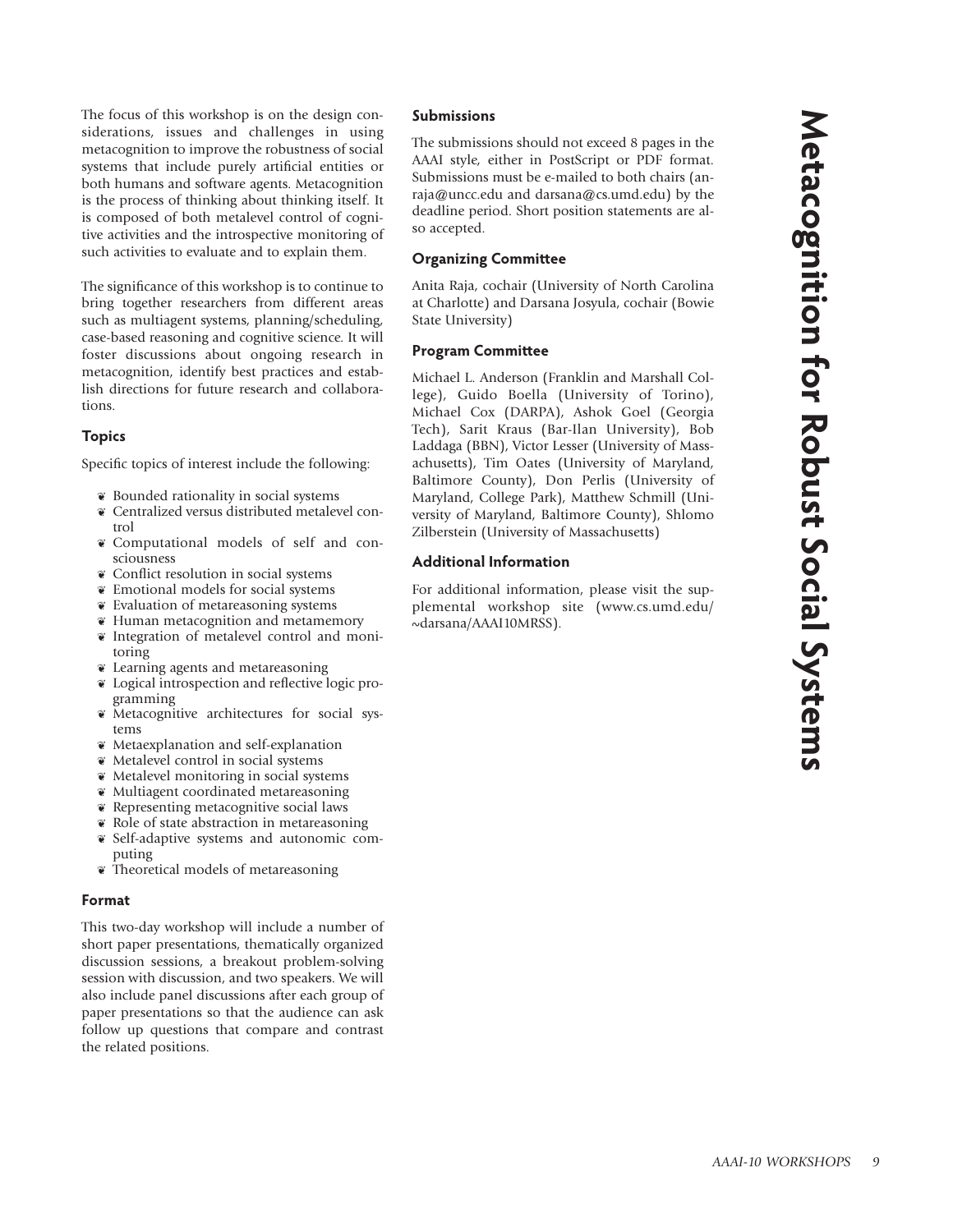Model checking is the process of determining whether a logic formula is satisfied by a model. For many logics of interest, model checking can be efficiently automated. This has led to widespread interest in model checking as a technique for verifying properties of systems, and the development of model checking tools (for example, SMV, Uppaal, PHAVer, and SPIN).

The success of model checking in the computer aided verification community has led to a growth of interest in the use of model checking in artificial intelligence. Automated verification technologies are increasingly relevant for safety and reliability of autonomous systems. There has been a strong interest in this area from, for example NASA, which has applied it in the context of the Mars rovers and other autonomous robotics systems. On the other hand, model checking, in particular if viewed in the wider context of system verification, falsification and development, has recently benefited from the use of AI techniques, for example search heuristics, abstraction techniques, and constraint satisfaction (particularly SAT solving, which underlies "bounded model checking"). One of the principal benefits of model checkers in verification is their ability to return error traces when the specification is false. Dually, such traces can be viewed as plans for falsifying the specification: this duality means that there is a close relationship with planning. In directed model checking, AI planning techniques are applied in the search for error traces.

The MoChArt workshop brings together researchers from AI and model checking. Apart from presentations of accepted papers, the program will include an invited talk. We expect around 25 participants. Previous editions of the workshop were held in Patras in 2008 (as a satellite workshop of ECAI), Riva del Garda in 2006 (ECAI), San Francisco in 2005 (CONCUR), Acapulco in 2003 (IJ-CAI), and Lyon in 2002 (ECAI).

#### **Topics**

Topics of interest include (a more detailed list can be found on the workshop webpage):

- ¶ Application of model checking techniques to AI problems.
- ¶ Model checking and AI logics.
- ¶ Relations between different techniques used in the two fields for similar purposes (for example, reducing state explosion).
- ¶ New model checking techniques specifically for AI problems.
- ¶ Exploitation of AI techniques in model checking.
- ¶ Software tools for model checking in AI.

¶ Model checking for verification of AI systems.

# **Submissions**

Preliminary papers and papers on applications are strongly encouraged. Note that this workshop will accept submissions until March 31, and will issue notifications to authors by April 23, 1010. All other deadlines are the same. Submissions must be no more than 15 pages in length. Papers must be submitted through the EasyChair web-based conference management system: follow the link from the workshop web page. All papers will be peer reviewed.

#### **Chairs**

Ron van der Meyden School of Computer Science and Engineering University of New South Wales meyden@cse.unsw.edu.au

Jan-Georg Smaus Institut für Informatik Albert-Ludwigs-Universität Freiburg smaus@informatik.uni-freiburg.de

#### **Program Committee**

Rajeev Alur (University of Pennsylvania), Massimo Benerecetti (Universitá Napoli "Federico II"), Alessandro Cimatti (IRST, Trento), Stefan Edelkamp (Universität Bremen), Enrico Giunchiglia (Universitá Genova), Patrice Godefroid (Microsoft Research, Redmond), Aarti Gupta (NEC Laboratories America, Princeton), Klaus Havelund (NASA Jet Propulsion Laboratory and Caltech), Orna Kupferman (Hebrew University), Marta Kwiatkowska (University of Oxford), Alessio Lomuscio (Imperial College London), Charles Pecheur (Université Catholique de Louvain), Doron Peled (Bar Ilan University), Jussi Rintanen (NICTA and Australian National University), Michael Wooldridge (University of Liverpool)

# **Additional Information**

For additional information, please visit the supplemental workshop website (mochart.informatik.uni-freiburg.de).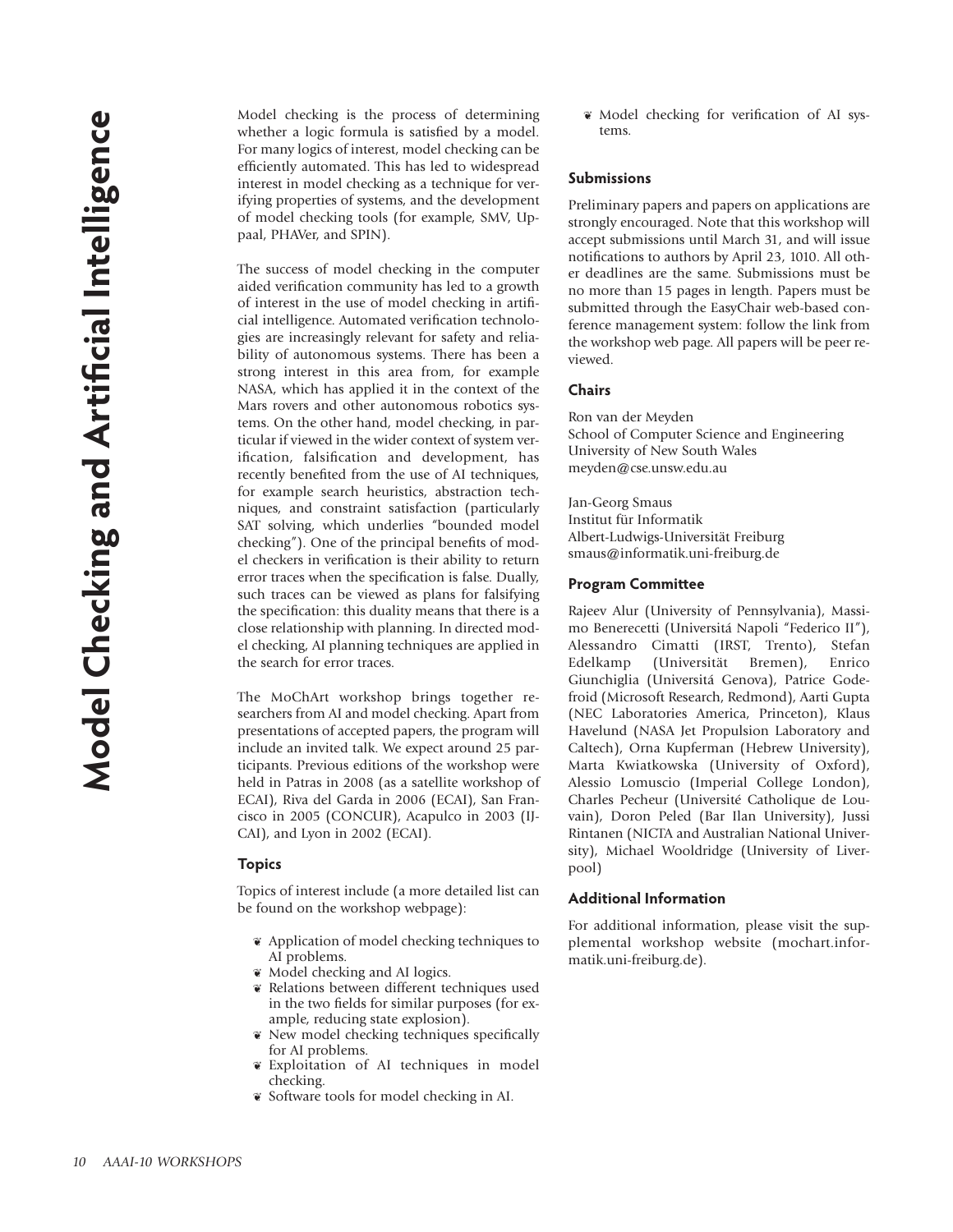Artificial intelligence researchers continue to face huge challenges in their quest to develop truly intelligent systems. The recent developments in the field of neural-symbolic computation bring an opportunity to integrate well-founded symbolic artificial intelligence with robust neural computing machinery to help tackle some of these challenges.

Neural-symbolic systems combine the statistical nature of learning and the logical nature of reasoning. The Workshop on Neural-Symbolic Learning and Reasoning is intended to create an atmosphere of exchange of ideas, providing a forum for the presentation and discussion of the key topics related to neural-symbolic integration.

### **Topics**

- ¶ The representation of symbolic knowledge by connectionist systems
- ¶ Learning in neural-symbolic systems
- ¶ Extraction of symbolic knowledge from trained neural networks
- ¶ Reasoning in neural-symbolic systems
- ¶ Biological inspiration for neural-symbolic integration
- ¶ Integration of logic and probabilities in neural networks
- Structured learning and relational learning in neural networks
- ¶ Applications in robotics, simulation, fraud prevention, semantic web, fault diagnosis, bioinformatics, and so on.

#### **Submission**

Researchers and practitioners are invited to submit original papers that have not been submitted for review or published elsewhere. Submitted papers must be written in English and should not exceed 6 pages in the case of research and experience papers, and 3 pages in the case of position papers (including figures, bibliography and appendices) in AAAI-10 format as described in the AAAI-10 author instructions. Submissions are not anonymous. All submitted papers will be judged based on their quality, relevance, originality, significance, and soundness. Papers must be submitted via easychair in PDF format at www.easychair.org/ conferences/?conf=nesy10.

# **Presentation**

Accepted papers will have to be presented during the workshop. The workshop will include extra time for audience discussion of the presentation allowing the group to have a better understanding of the issues, challenges and ideas being presented.

## **Organizing Committee**

Artur d'Avila Garcez (City University London, UK), Pascal Hitzler (Wright State University, USA), Luis Lamb (Universidade Federal do Rio Grande do Sul, Brazil)

#### **Additional Information**

For additional information, please visit the supplemental workshop site (www.neural-symbolic.org/NeSy10).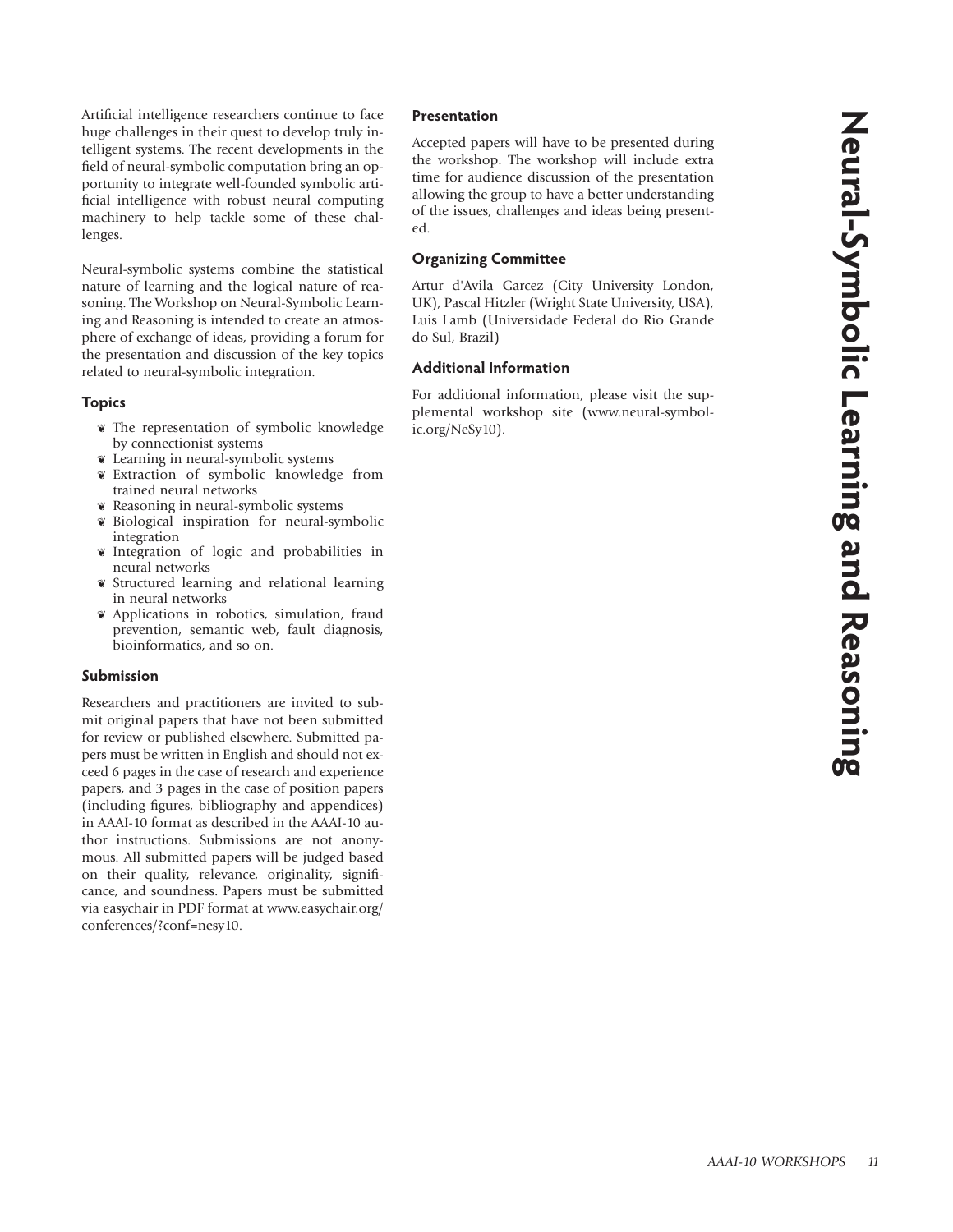Plan recognition, activity recognition, and intent recognition all involve making inferences about other actors from observations of their behavior, that is, their interaction with the environment and with each other. The observed actors may be software agents, robots, or humans. This synergistic area of research combines and unifies techniques from user modeling, machine vision, intelligent user interfaces, human/computer interaction, autonomous and multiagent systems, natural language understanding, and machine learning. It plays a crucial role in a wide variety of applications including assistive technology, software assistants, computer and network security, behavior recognition, coordination in robots and software agents, and e-commerce and collaborative filtering.

This diversity of applications and disciplines, while producing a wealth of ideas and results, has contributed to fragmentation in the field, as researchers publish relevant results in a wide spectrum of journals and conferences.

This workshop seeks to bring together researchers and practitioners from diverse backgrounds, to share in ideas and recent results. It aims to identify important research directions and opportunities for synthesis and unification. Contributions are sought in the following areas of research:

- ¶ Plan, activity, intent, or behavior recognition
- ¶ Adversarial planning, opponent modeling
- ¶ Modeling multiple agents, modeling teams
- ¶ User modeling on the web and in intelligent user interfaces
- ¶ Acquaintance models
- ¶ Plan recognition and user modeling in marketplaces and e-commerce
- ¶ Intelligent tutoring systems (ITS)
- ¶ Machine learning for plan recognition and user modeling
- ¶ Personal software assistants
- ¶ Social network learning and analysis
- ¶ Monitoring agent conversations (overhearing)
- ¶ Observation-based coordination and collaboration (teamwork)
- ¶ Multiagent plan recognition
- ¶ Observation-based failure detection
- ¶ Monitoring multiagent interactions
- ¶ Uncertainty reasoning for plan recognition
- ¶ Commercial applications of user modeling and plan recognition
- ¶ Representations for agent modeling
- Modeling social interactions
- ¶ Inferring emotional states
- ¶ Reverse engineering and program recognition
- Programming by demonstration
- ¶ Imitation

Due to the diversity of disciplines engaging in this area, related contributions in other fields are also welcome.

#### **Submissions**

We welcome submissions describing either relevant work or proposals for discussion topics that will be of interest to the workshop. Submissions are accepted in PDF format only, using the AAAI formatting guidelines. Submissions must be no longer than eight pages in length, including references and figures. Please e-mail submissions to gitars@eecs.ucf.edu.

# **Organizing Committee**

Christopher Geib (primary contact) (University of Edinburgh, cgeib@inf.ed.ac.uk), David Pynadath (USC/ISI, pynadath@isi.edu), Hung Bui (SRI, bui@ai.sri.com), Gita Sukthankar (University of Central Florida, gitars@eecs.ucf.edu)

#### **Additional Information**

For additional information, please visit the supplemental workshop site (people.ict.usc.edu/~pynadath/PAIR-2010).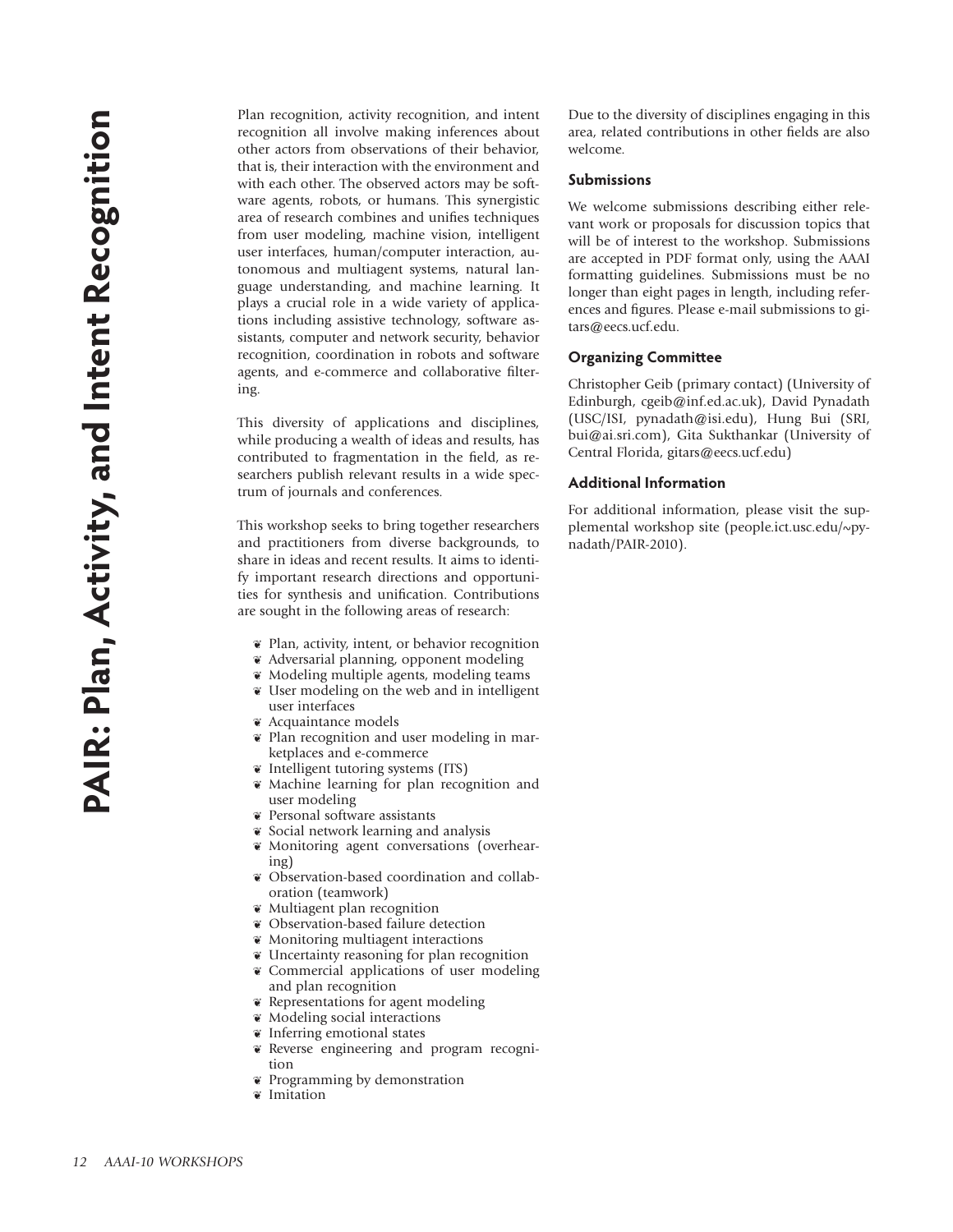Much has been achieved in the field of AI, yet much remains to be done if we are to reach the goals we all imagine. One of the key challenges with moving ahead is closing the gap between logical and statistical AI. Logical AI has mainly focused on complex representations, and statistical AI on uncertainty. Intelligent agents, however, must be able to handle both the complexity and the uncertainty of the real world.

Recent years have seen an explosion of successes in combining probability and (subsets of) first-order logic respectively programming languages and databases in several subfields of AI: reasoning, learning, knowledge representation, planning, databases, NLP, robotics, vision, and so on. Nowadays, we can learn probabilistic relational models automatically from millions of inter-related objects. We can generate optimal plans and learn to act optimally in uncertain environments involving millions of objects and relations among them. Exploiting shared factors can speed up messagepassing algorithms for relational inference but also for classical propositional inference such as solving SAT problems. We can even perform lifted probabilistic inference avoiding explicit state enumeration by manipulating first-order state representations directly.

So far, however, the researchers combining logic and probability in each of these subfields have been working mostly independently. We believe the current situation actually provides us with an opportunity for attempts at synthesis, forming a common core of problems and ideas, and crosspollinating across subareas. We would like to explore the minimal perturbations required for each of the AI subfields to start using statistical relational (SR) techniques.

Thus, the goal of the StarAI workshop is to reach out to the general field of AI and to explore what might be called statistical relational AI. We seek to invite researchers in all subfields of AI to attend the workshop and to explore together how to reach the goals imagined by the early AI pioneers.

# **Submissions**

We anticipate a one-day workshop with about 40 participants, position statements and technical papers, two invited speakers, and a panel discussion. Those interested in attending should submit either a technical paper (AAAI style, 6 pages maximum) or a position statement (AAAI style, 2 pages maximum) in PDF format via the CMT site linked from the supplemental workshop homepage. All submitted papers will be carefully peerreviewed by multiple reviewers and low-quality or off-topic papers will not be accepted.

# **Organizing Committee**

Kristian Kersting (University of Bonn, Fraunhofer IAIS, Germany, kristian.kersting@iais.fraunhofer.de), Stuart Russell (University of California Berkeley, USA, russell@cs.berkeley.edu), Leslie Pack Kaelbling (MIT, USA, lpk@csail.mit.edu), Alon Halevy (Google, USA, halevy@google.com), Sriraam Natarajan (University of Wisconsin at Madison, USA, natarasr@biostat.wisc.edu), Lilyana Mihalkova (University of Maryland at College Park, USA, lily@cs.umd.edu)

The program committee consists of over 40 illustrious researchers from different subfields of AI including but not limited to machine learning, natural language programming, planning, ILP, SRL, knowledge representation, vision, robotics, databases, and bioinformatics.

# **Additional Information**

For additional information, please visit the supplemental workshop site (www.biostat.wisc.edu/ ~natarasr/starai.html).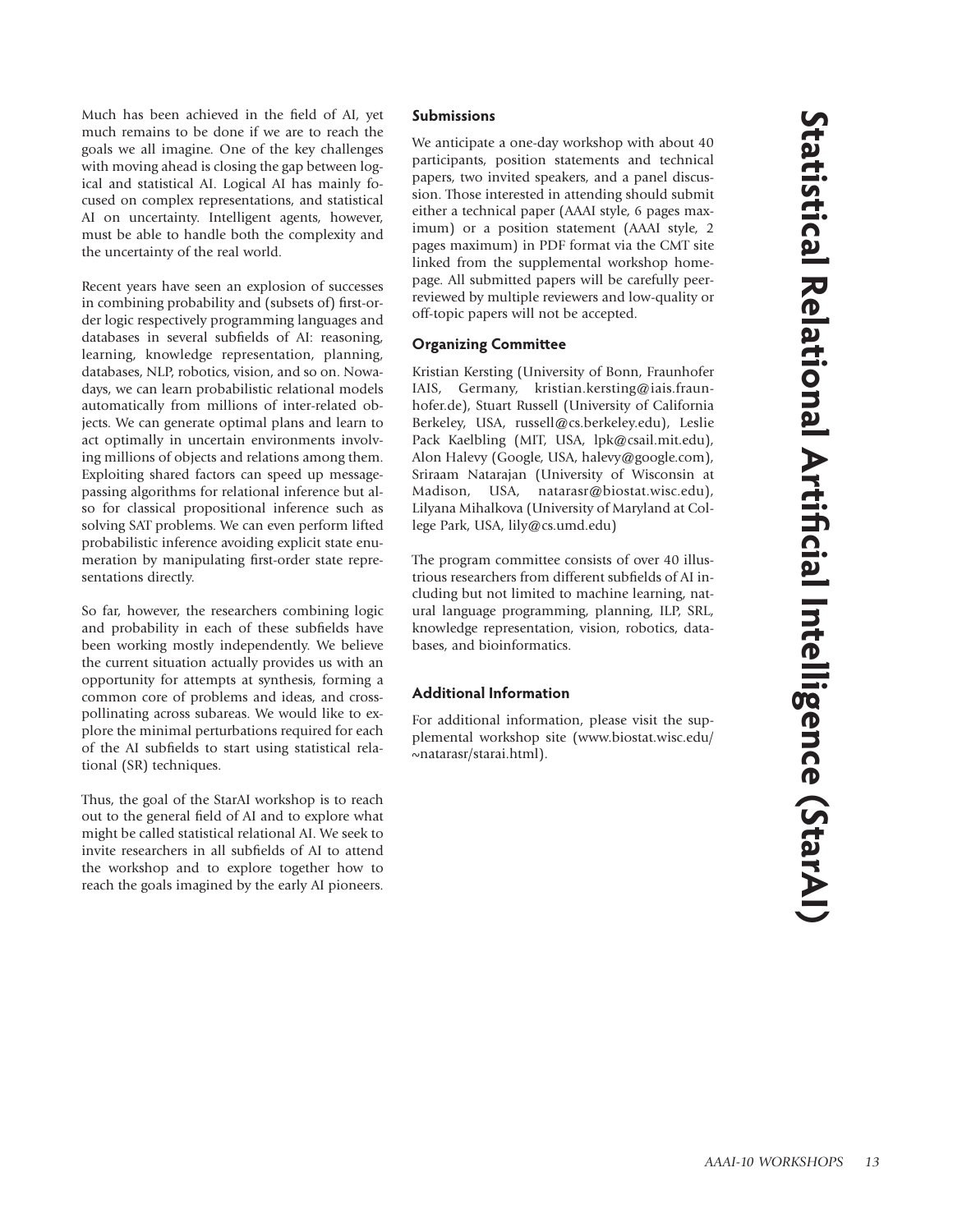Visual representations and reasoning play an important role in human problem solving, modeling, and design. Although the ability to think like a human long has been a goal of AI, today's AI agents nonetheless are limited in their visual reasoning. Advances in this area may (1) enable more extensive autonomous reasoning in visual domains, (2) foster deeper computational support for and understanding of human problem solving, modeling, and design, and (3) promote more intense use of visual representations in humanmachine interaction. These technological goals raise basic theoretical issues such as the precise role of visual reasoning in intelligence and the relationship between visual reasoning and perceptual processes. Drawing participants from diverse research communities such as AI, HCI, cognitive science, learning science and design science, this interdisciplinary workshop aims to describe and discuss the latest scientific research that may inform and influence progress towards these goals.

#### **Topics**

Topics of interest to this workshop include, but are not limited to the following:

- ¶ Cognitive architectures
- ¶ Comparisons of visual versus propositional approaches
- ¶ Diagrammatic reasoning
- ¶ Educational applications
- ¶ Formal theories of visual representation
- ¶ Mental imagery in cognition
- ¶ Nultimodal representations and reasoning
- ¶ High-level perception
- ¶ Sketch understanding
- ¶ Spatial representations and reasoning
- ¶ Visual media
- ¶ Visual representations and mental models
- ¶ Visual representations in creativity and design
- ¶ Visual representations in human culture
- ¶ Visual similarity and analogy

#### **Format**

This workshop will be a one-day meeting with a combination of full and short paper presentations, along with one or two keynote speakers. Each session will be followed by a panel discussion.

# **Attendance**

Attendance at the workshop will be limited to about 40 participants, to encourage active discussion.

#### **Submissions**

We welcome two types of submissions: full papers (6-8 pages) and shorter extended abstracts or position papers (2-3 pages). Submissions must follow the standard AAAI two-column format, and PDF versions should be submitted via EasyChair. Please direct all other inquiries to aaai10vrr@ easychair.org

# **Organizing Committee**

Keith McGreggor, cochair (primary contact) Design and Intelligence Lab School of Interactive Computing, Georgia Institute of Technology 85 Fifth Street NW, Atlanta, GA 30332

Maithilee Kunda, cochair (mkunda@gatech.edu), Ellen Do (ellendo@gatech.edu), Ashok Goel (goel@cc.gatech.edu)

#### **Program Committee**

Thomas Barkowsky (University of Bremen), Randall Davis (Massachusetts Institute of Technology), Ronald Ferguson (SAIC), Gabriela Goldschmidt (Technion – Israel Institute of Technology), Mateja Jamnik (University of Cambridge), N. Hari Narayanan (Auburn University), Nancy Nersessian (Georgia Institute of Technology), Patrick Olivier (Newcastle University), Steven Tanimoto (University of Washington), Paul Thagard (University of Waterloo), Barbara Tversky (Stanford University)

#### **Additional Information**

For additional information, please visit the supplemental workshop site (dilab.gatech.edu/AAAI-10-VRR-Workshop).